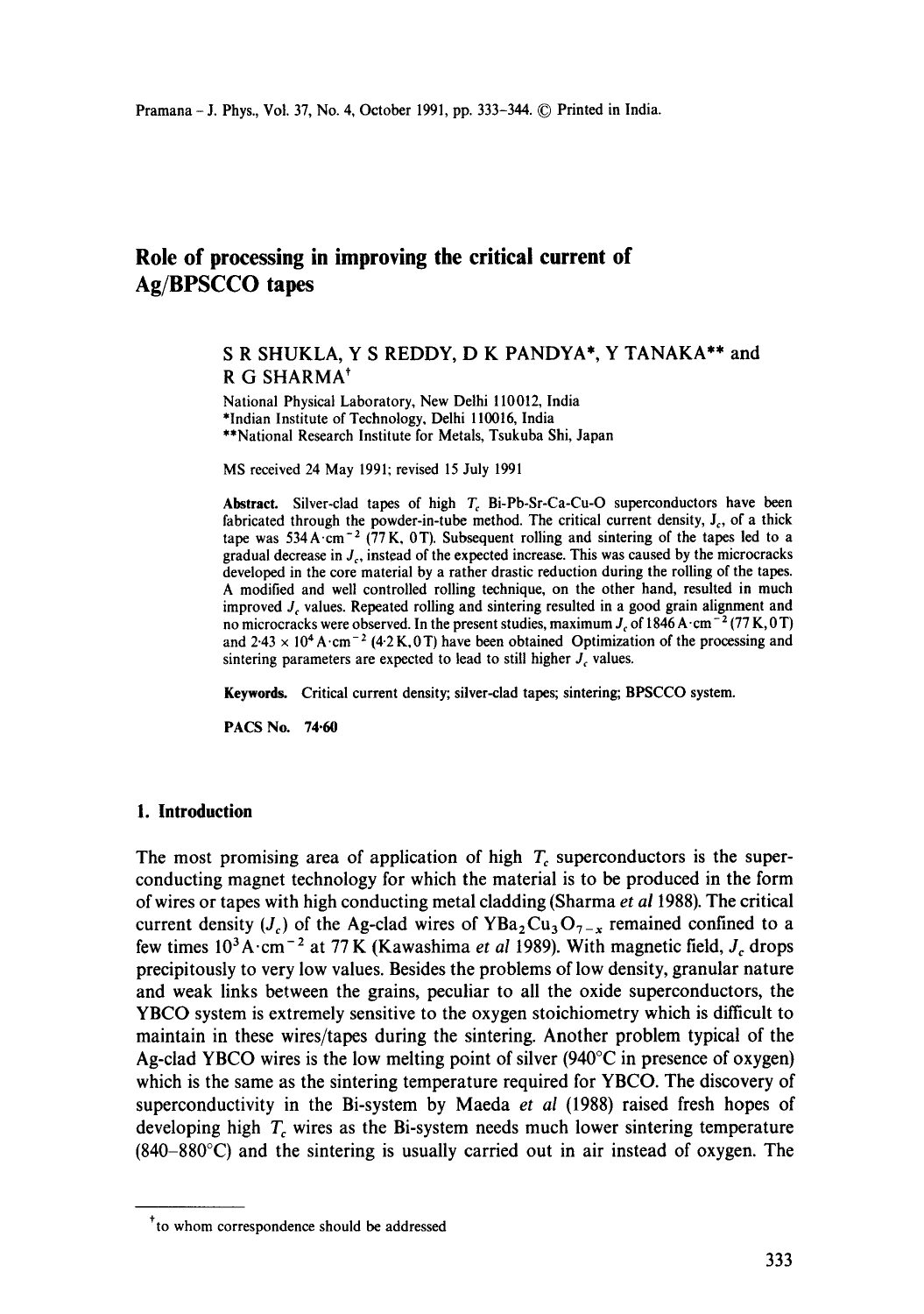Bi-system has two superconducting phases with  $T_c$  above 77 K, namely, the so-called high *T<sub>c</sub>* phase with stoichiometry  $Bi_2Sr_2Ca_2Cu_3O_x$  (2223) and the low *T<sub>c</sub>* phase with stoichiometry  $Bi_2Sr_2Ca_1Cu_2O_x (2212)$  having  $T_c = 110 K$  and 80 K respectively. The low  $T_c$  phase has already proved its potential as a high field material for application at 4.2K.  $J_c$  as high as  $1.4 \times 10^5$ A·cm<sup>-2</sup> (4.2K,25T) by Kase *et al* (1990) and  $1.5 \times 10^{4}$  A·cm<sup>-2</sup> (4.2 K, 26 T) by Heine *et al* (1989) have already been reported for Ag-clad Bi-2212 tapes and wires prepared by the doctor blade and powder-in-tube technique respectively. For 77 K operation, it is, however, essential to develop Ag-clad wires/tapes using the 2223 phase BSCCO material as it has a  $T_c$  of 110 K well above the operating temperature (77 K). Addition of Pb, of course, is required (Green *et al*  1988) to obtain an increased fraction of the 2223 phase. Flexible ribbons of BPSCCO (2223 composition) prepared by the doctor blade technique with  $T_c = 107$  K yielded a  $J_c$  value of 1850 A·cm<sup>-2</sup> (77 K, 0 T) when a process of combined rolling and sintering was employed (Togano *et al* 1989). The repeated rolling and sintering process has been found effective in obtaining highly textured grains of the high  $T_c$  (2223) material by Asano *et al* (1989). A highest value of  $J_c = 3560 \,\mathrm{A \cdot cm^{-2}}$  (77 K, 0 T) was achieved in high  $T_c$  bulk material by the authors. A  $J_c$  value of  $5 \times 10^3$  A·cm<sup>-2</sup> (77 K,0 T) has been reported by Sekine *et al* (1988) in a 2223 BPSCCO tape (after the copper sheath was removed) prepared by a combination of cold work and sintering.

It thus appears that the repeated rolling and sintering is required to obtain high density, well oriented grains and consequently high  $J_c$  in the 2223 phase material. In view of the potential applications of these materials in technology, indigenous development of high  $T_c$  superconducting wires/tapes is extremely important.

In this paper, we report our results on  $J<sub>c</sub>$  of a variety of Ag-clad tapes of BPSCCO system which were prepared by the usual powder-in-tube method. This techniuqe is the most viable one to produce long lengths of wires and tapes. Our results show that a significant improvement in  $J_c$  is possible by following a proper processing technique. It has thus been possible to obtain a zero field  $J_c$  of 1846 A $\cdot$ cm<sup>-2</sup> at 77 K. and  $24300 \text{ A} \cdot \text{cm}^{-2}$  at  $4.2 \text{ K}$  in Ag-clad BPSCCO tapes. The optimization of the process parameters are expected to yield much higher *J<sub>c</sub>* values.

## **2. Experimental**

Materials with two different compositions, namely  $Bi_{1.6}Pb_{0.4}Sr_2Ca_2Cu_3O_x$  (series 1) and  $Bi_{1.7}Pb_{0.4}Sr_{1.8}Ca_2Cu_{3.2}O_x$  (series 2) were prepared by the usual solid state reaction technique. The required quantities (as per formula units) of  $Bi_2O_3$  (99.99%), PbO (99.99%),  $Sr(NO<sub>3</sub>)<sub>2</sub>$  (99.9%), CaCO<sub>3</sub> (99.99%) and CuO (99.99%) were thoroughly mixed and ground. The mixture was calcinated in air at 810-820°C for 40h twice with an intermediate grinding. The calcined powder was pulverized and pelletized. These pellets were sintered in air at 845°C for 72 h and furnace cooled. The pellets were ground back to powder form and packed in Ag tubes with  $O.D. = 10 \text{ mm}$  and  $I.D. = 7$  mm. The composite tubes were cold-rolled into the form of tapes of various thickness (tables 1 and 2). The tapes were air-sintered finally at 840-845°C for 10 to 115 h in air and slow cooled. A number of sintered tapes were rolled and sintered twice in air (series 1) as well as in a mixture of argon and oxygen (12:1) (series 2). The calcination and sintering were carried out in a programmable furnace following a definite heating and ceoling schedule (Rajput *et al* 1991). The tapes of series 2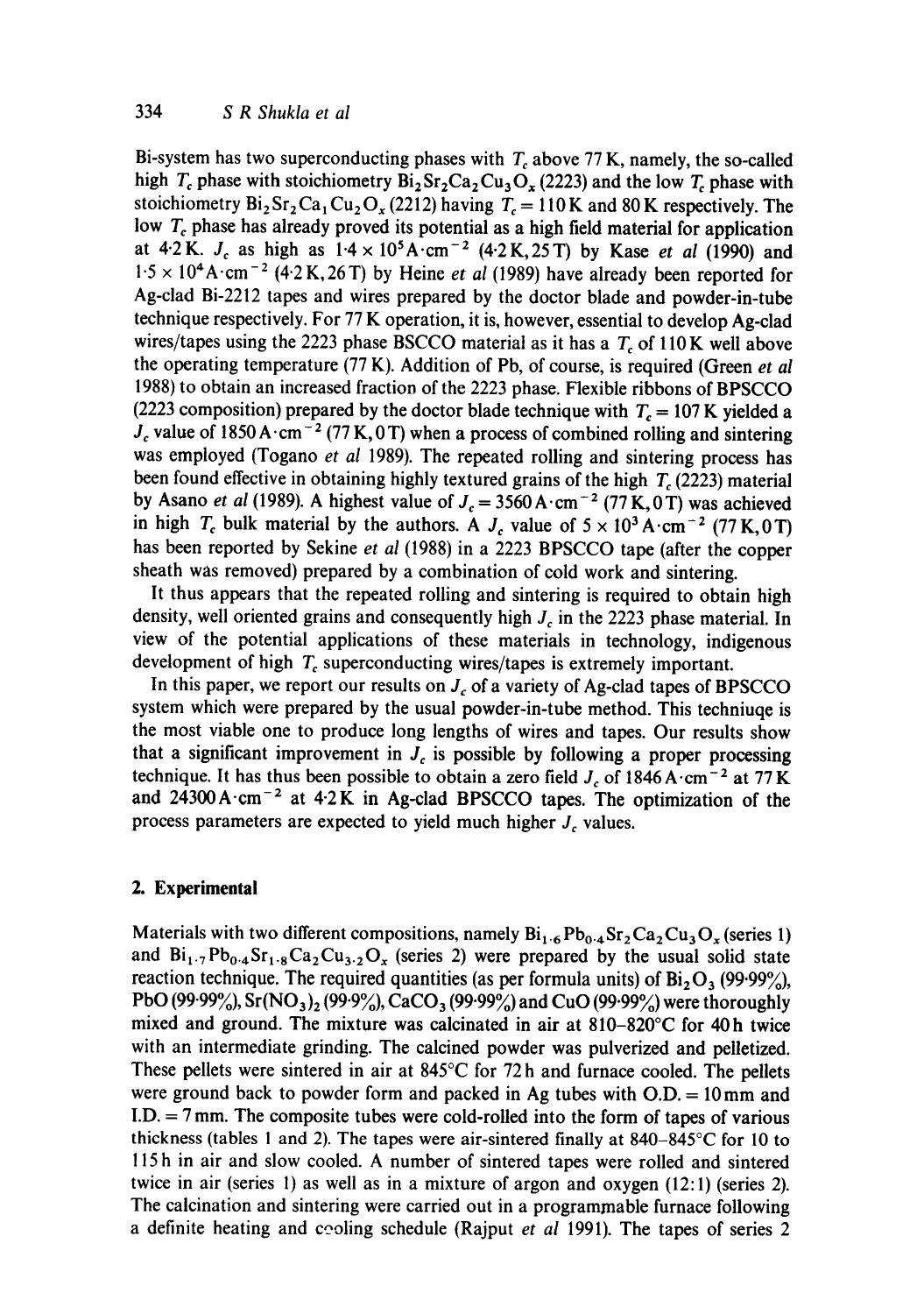material were processed using a modified rolling technique. Tape specimens of series 1 were processed with rather large area reduction ratio of  $10-30\%$  per rolling. The modified rolling technique includes the use of cassette rollers each consisting of three alternate horizontal and vertical groove rollers giving an area reduction of  $2\n-10\%$ per rolling. Below a diameter of  $1.5$  mm the wires were flat rolled to a minimum thickness of 0.18 mm. The thickness reduction during each rolling was kept typically 0.01 mm. A short low temperature annealing after every 30% area reduction was employed. The minimum core thickness of the series  $1$  tapes was  $0:1$  mm and that of the series 2 tapes was 0.02 mm.

The transport critical current  $(I_c)$  was measured by a standard four-probe technique defined as a current producing a voltage of  $1 \mu v/cm$ . The  $J_c$  was then calculated by dividing  $I<sub>c</sub>$  by the area of cross section of the core. The microstructure was studied by obtaining SEM pictures of the polished surfaces of the tapes. To study the grain morphology SEM photographs were also obtained on the fractured surfaces of the tapes of series 2. Room temperature XRD spectra were obtained on bulk material and also on the wide surface of the tapes (nos 7 and 9) after tripping of the silver sheath.

#### **3. Results and discussion**

The purpose of studies on the tapes of material of series 1 was two fold. One, to prepare the tapes with different core thicknesses and to see if the reduction of the core thickness leads to an increase of  $J_c$  as reported by Kawashima *et al* (1989) and by Okada *et al* (1988). Two, to subject the tapes to intermediate rolling and sintering which is reported (Mimura *et al* 1989 and Kumakura *et al* 1990) to be an effective technique for improving  $J_c$  values through grain orientation. Table 1 gives the details of the processing, reaction, core thickness and the  $J_c$  values measured at 77 K and 0 T of the 15 tape specimens of the series 1 material  $(B_{1,6}P_{0,4}Sr_2Ca_2Cu_3O_x)$ . Five tape specimens of different thicknesses (samples 1 to 5) were prepared by the ordinary cold rolling technique. All these tapes were sintered at 840°C for 106h and were characterized for  $T_c$ ,  $J_c$  and microstructure.

It is seen from table 1 that with repeated rolling and sintering the  $J_c$  values of all the tape specimens are reduced systematically. The detailed microstructural studies carried out on these specimens reveal the presence of cracks in the core material with the reduction of the core thickness and during repeated rollings. Figure 1 (A, B and C) show typical SEM pictures of the polished surfaces (longitudinally) of the tape specimens IA, 2A and 2B respectively. It is apparent from figure (1A) that the core (0.87 mm) of the tape does not have cracks and also shows a certain amount of grain alignment. As the core thickness is reduced, sample 2A (with core thickness of 0.46 mm) shows large cracks along the length and the gaps at the interface between the oxide core and the Ag-sheath. The  $J_c$  consequently drops from a value of 534 A·cm<sup>-2</sup> (77 K) for specimen 1A to  $135 \text{A} \cdot \text{cm}^{-2}$  (77 K) for the sample 2A. The specimen 2A when rolled further to a core thickness of 0.38 mm (sample 2B) isolated oxide clusters with large voids in between are observed. J<sub>c</sub> drops still to a lower value of 93.5 A $\cdot$ cm<sup>-2</sup> (77 K). Increased cracks in the core material and lower  $J_c$  values are observed in all other specimens as indicated in table 1.

The SEM studies thus confirmed beyond doubt that our processing of the tapes was rather drastic. A modified rolling technique as discussed above was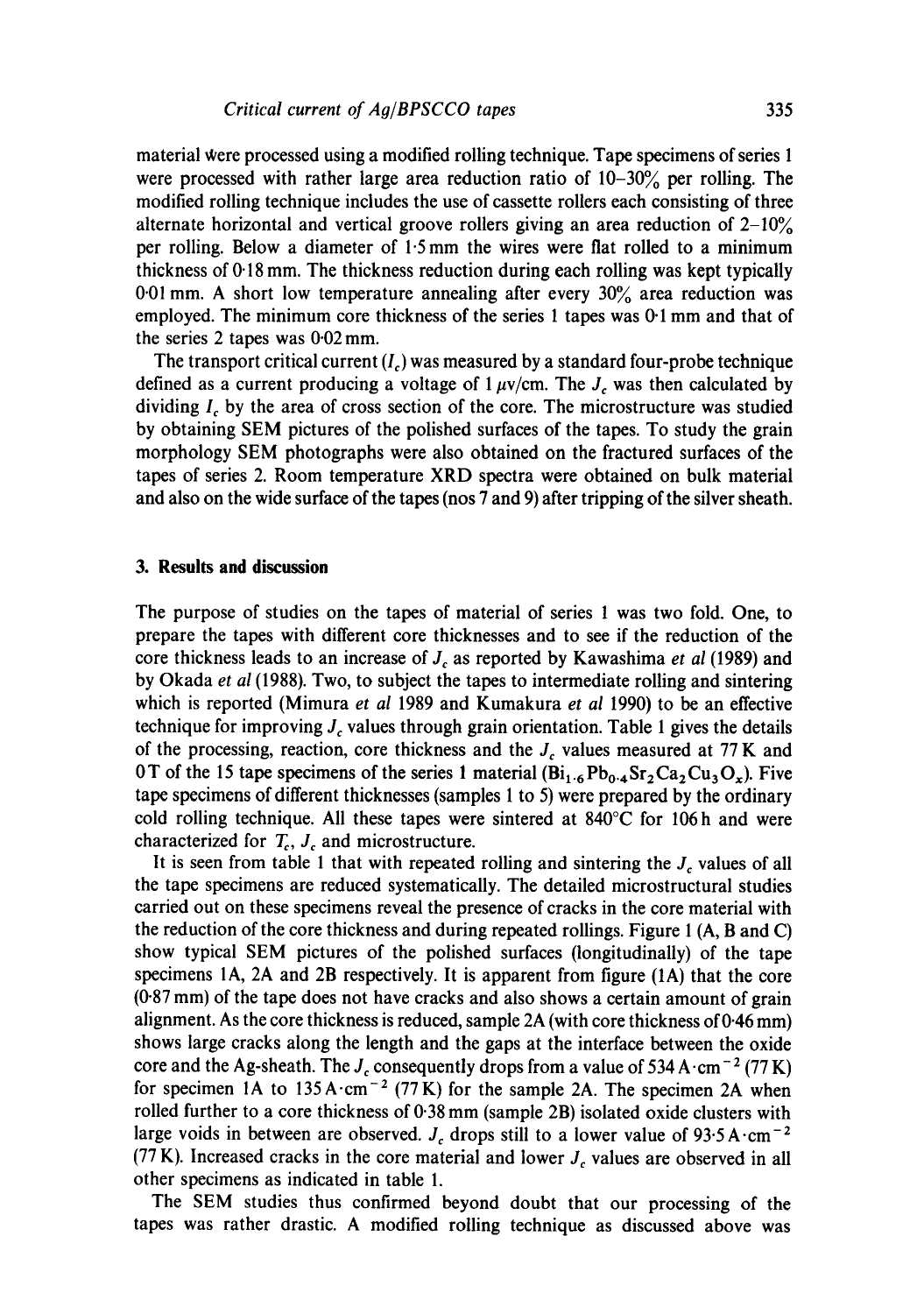|                |        |                 | Rolling and sintering details |                       |                      |                                    |  |
|----------------|--------|-----------------|-------------------------------|-----------------------|----------------------|------------------------------------|--|
| Sample<br>no.  |        | Rolling no.     | Core<br>thickness<br>(mm)     | Reaction*<br>(in air) | $I_c(77 K)$<br>(Amp) | $J_c(77 K)$<br>$(A \cdot cm^{-2})$ |  |
|                | A      | First           | 0.87                          | X                     | 14.5                 | 534                                |  |
| 1              | B<br>C | Second<br>Third | 0.62<br>0.48                  | Y<br>z                | 3.5<br>1.25          | $145-8$<br>$58 - 7$                |  |
|                | A      | First           | 0.46                          | X                     | 3.0                  | 135                                |  |
| $\overline{2}$ | B      | Second          | 0.38                          | Y                     | 2.15                 | 93.5                               |  |
|                | C      | <b>Third</b>    | 0.29                          | Z                     | 0.8                  | $41 - 7$                           |  |
|                | A      | First           | 0.27                          | X                     | **                   |                                    |  |
| 3              | B      | Pressed         | 0.27                          | Y                     | $2 - 75$             | 159.2                              |  |
|                | C      | Second          | 0.18                          | z                     | 1.5                  | 115.3                              |  |
|                | A      | First           | 0.175                         | X                     | $**$                 |                                    |  |
| 4              | B      | Pressed         | 0.175                         | Y                     | 0.25                 | 17.8                               |  |
|                | C      | Second          | 0.153                         | z                     | 0.26                 | $20-8$                             |  |
|                | A      | First           | 0.14                          | X                     | 案本                   |                                    |  |
| 5              | B      | Pressed         | 0.14                          | Y                     | 0.5                  | 140                                |  |
|                | C      | Second          | 0.11                          | z                     | 0.38                 | 33.3                               |  |
|                |        |                 |                               |                       |                      |                                    |  |

**Table 1.** Parameters of the Ag-clad  $Bi_{1.6}Pb_{0.4}Sr_2Ca_2Cu_3O_x$  tapes (series 1).

\*  $X = 840^{\circ}$ C × 106 h;  $Y = X + 845^{\circ}$ C × 115 h;  $Z = Y + 845^{\circ}$ C × 51 h

\*\*Tape swollen

therefore adopted for the tape specimens of the material of composition  $Bi_{1.7}Pb_{0.4}Sr_{1.8}Ca_2Cu_{3.2}O_x$  (series 2). As discussed in detail the degree of area reduction was kept low in this technique. A schedule of intermediate vacuum annealing was also followed. The processing of this composite tube was carried out at the NRIM, Japan, during a brief visit of one of us (RGS). Table 2 gives the core dimensions, sintering conditions and the  $J_c$  values at 77 K and 4.2 K of the 9 specimens of the series 2. Figures 2 and 3 give the experimental critical current  $(I-V)$  plots obtained at 77 K and  $4.2$  K respectively for these 9 specimens. The  $J_c$  values are significantly higher than those obtained for the series 1 specimens. The  $J_c$  values are listed against each specimen. The improvement in  $J_c$  has been made possible by a good grain alignment obtained in these specimens and the absence of cracks. These results can briefly be summarized as below:

1. The  $J_c$  of the tapes (sample nos 1-3) air sintered only once increases with the decrease of core thickness. The  $J_c$  value increases from 400 A $\cdot$ cm<sup>-2</sup> to 1310 A $\cdot$ cm<sup>-2</sup> at  $77$  K as the core size is reduced from 0.059 mm to 0.034 mm. There is a corresponding increase in  $J_c$  at 4.2 K also.

2. Sintering in reduced oxygen atmosphere, that is, in a mixture of  $Ar:O<sub>2</sub> (12:1)$ increases the  $J_c$  at 77 K and at 4.2 K still further (sample nos 4 and 5).

3. Specimens 1, 2 and 3, when rolled again and sintered in  $Ar: O_2$  (12:1) display higher  $J_c$  values at 77 K and 4.2 K. These specimens are designated as sample nos 6, 7 and 8 respectively in table 2. The highest value of  $J_c$  at 77 K is 1846 A $\cdot$ cm<sup>-2</sup> obtained for sample no. 7 with a core thickness of 0.029 mm.

4. Tape specimen no. 3 with a core thickness of 0.034 mm has a  $J_c$  of 1310 A $\cdot$ cm<sup>-2</sup>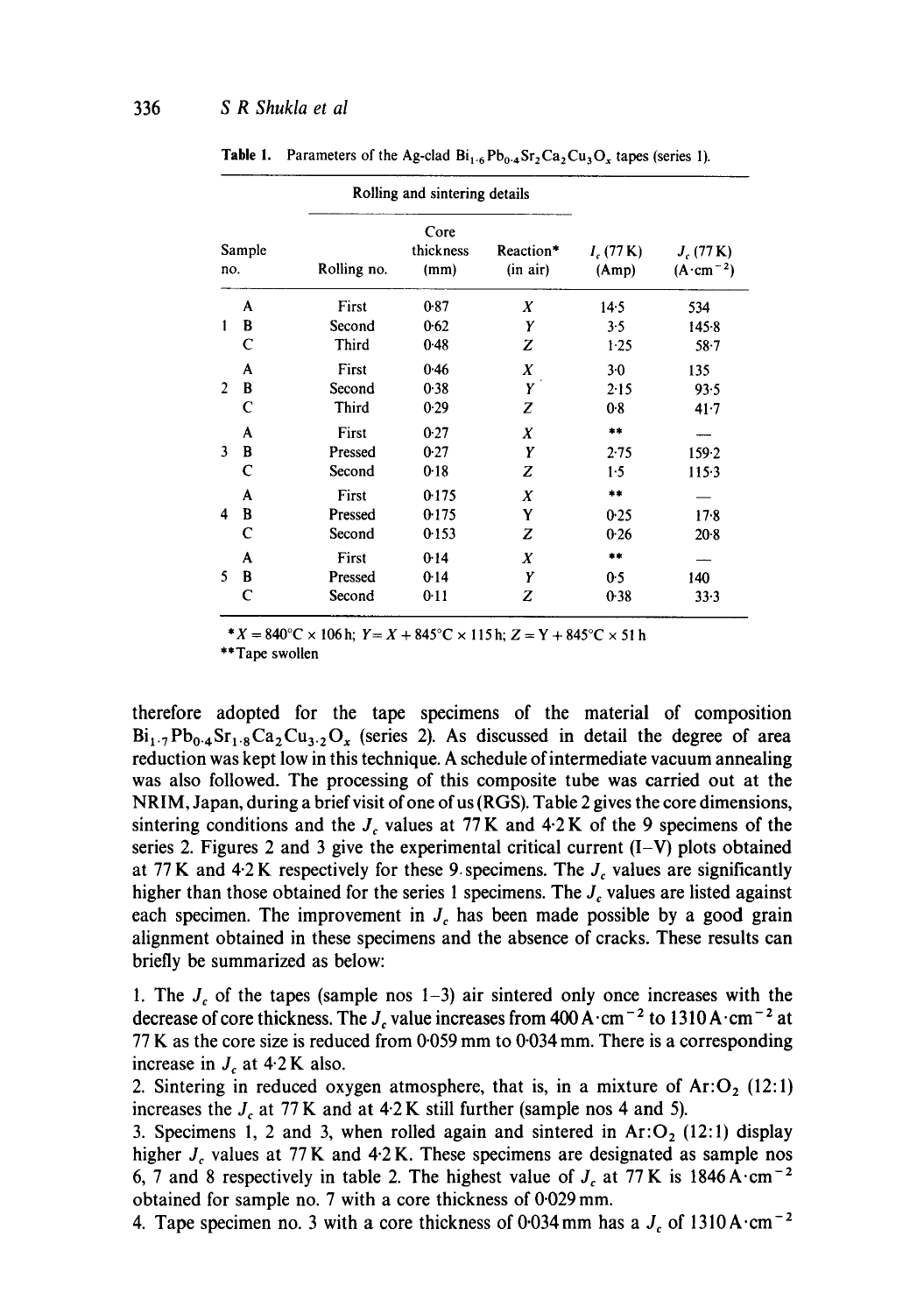

**Figure 1.** SEM picture taken longitudinally on the polished surfaces of the tapes. (A) – sample IA; (B)-sample 2A and (C)-sample 2B as listed in table 1. Cracks are observed in figures (B) and  $(C)$ .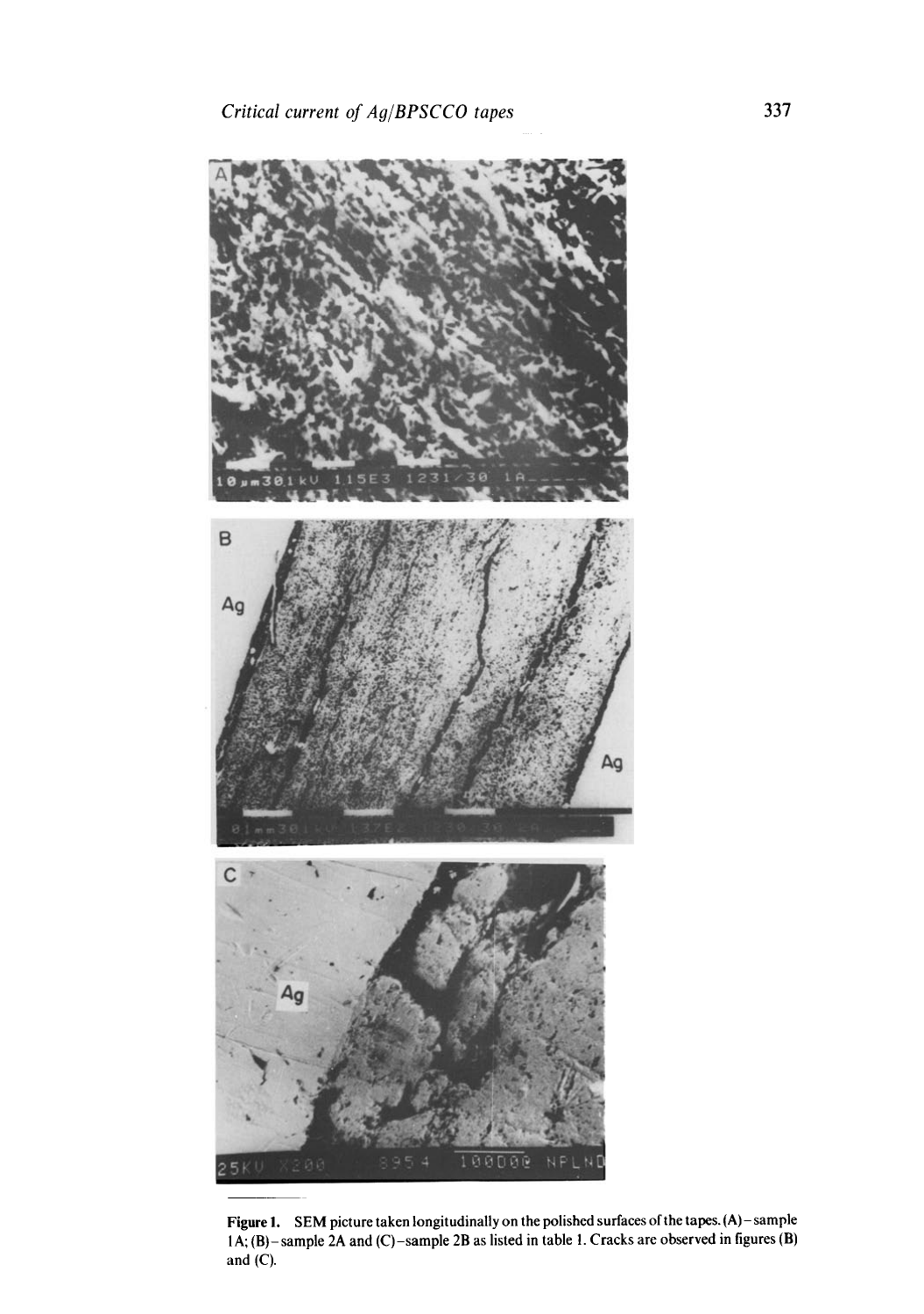|        | Air sinter        |                                                                                                                                                                                                                                                                                                                                                                                                                                                       |              |     | Air sinter $+$ Ar sinter |                                                                   |                    | Air sinter $+$ roll $+$ Ar sinter |                          |                                    |         |
|--------|-------------------|-------------------------------------------------------------------------------------------------------------------------------------------------------------------------------------------------------------------------------------------------------------------------------------------------------------------------------------------------------------------------------------------------------------------------------------------------------|--------------|-----|--------------------------|-------------------------------------------------------------------|--------------------|-----------------------------------|--------------------------|------------------------------------|---------|
| Sample | Core<br>thickness | $J_c(A \, \text{cm}^{-2})$<br>$\begin{tabular}{cccccc} \multicolumn{2}{c }{\textbf{1} & \textbf{2} & \textbf{3} & \textbf{4} & \textbf{5} & \textbf{5} & \textbf{6} & \textbf{6} & \textbf{7} & \textbf{8} & \textbf{8} & \textbf{9} & \textbf{10} & \textbf{10} & \textbf{10} & \textbf{10} & \textbf{10} & \textbf{10} & \textbf{10} & \textbf{10} & \textbf{10} & \textbf{10} & \textbf{10} & \textbf{10} & \textbf{10} & \textbf{10} & \textbf{1$ |              |     | Core<br>Sample thickness | $J_c(\text{A}\cdot\text{cm}^{-2})$<br>$\overbrace{\hspace{25mm}}$ |                    |                                   | Core                     | $J_c(\text{A}\cdot\text{cm}^{-2})$ |         |
| no.    | (mm)              | (77 K)                                                                                                                                                                                                                                                                                                                                                                                                                                                | (4.2 K)      | no. | (mm)                     |                                                                   | $(77 K)$ $(4.2 K)$ | no.                               | Sample thickness<br>(mm) | (77 K)                             | (4.2 K) |
| 1.     | 0.059             | 400                                                                                                                                                                                                                                                                                                                                                                                                                                                   | 7500         |     |                          |                                                                   |                    | 6.                                | 0.029                    | 1050                               | 18900   |
| 2.     | 0.056             | 520                                                                                                                                                                                                                                                                                                                                                                                                                                                   | 9500         |     |                          |                                                                   |                    | 7.                                | 0.029                    | 1846*                              | 18300   |
| 3.     | 0.034             | 1310                                                                                                                                                                                                                                                                                                                                                                                                                                                  | damag-<br>ed | 4.  | $0 - 0.34$               | 1410                                                              | 15600              | 8.                                | 0.021                    | 1500                               | 22600   |
|        |                   |                                                                                                                                                                                                                                                                                                                                                                                                                                                       |              | 5.  | 0.031                    | 990                                                               | 15000              | 9.                                | 0.020                    | 1360                               | 24300*  |

Table 2. Parameters of the Ag-clad  $Bi_{1,7}Pb_{0,4}Sr_{1,8}Ca_2Cu_{3,2}O_x$  tapes (Series 2). Air sinter  $(845^{\circ}C \times 10 \text{ h})$ ; Ar sinter  $(845^{\circ}C \times 10 \text{ h})$ ; Ar: $O_2 = 12:1$ .

\*Highest  $J_c$  values at 77 K and 4.2 K



Figure 2. I–V plots of Ag-clad  $Bi_{1.7}Pb_{0.4}Sr_{1.8}Ca_2Cu_{3.2}O_x$  tapes (series 2 specimens). The specimen No. and  $J_c$  values (1  $\mu$ V/cm) at 77 K are indicated against specimen.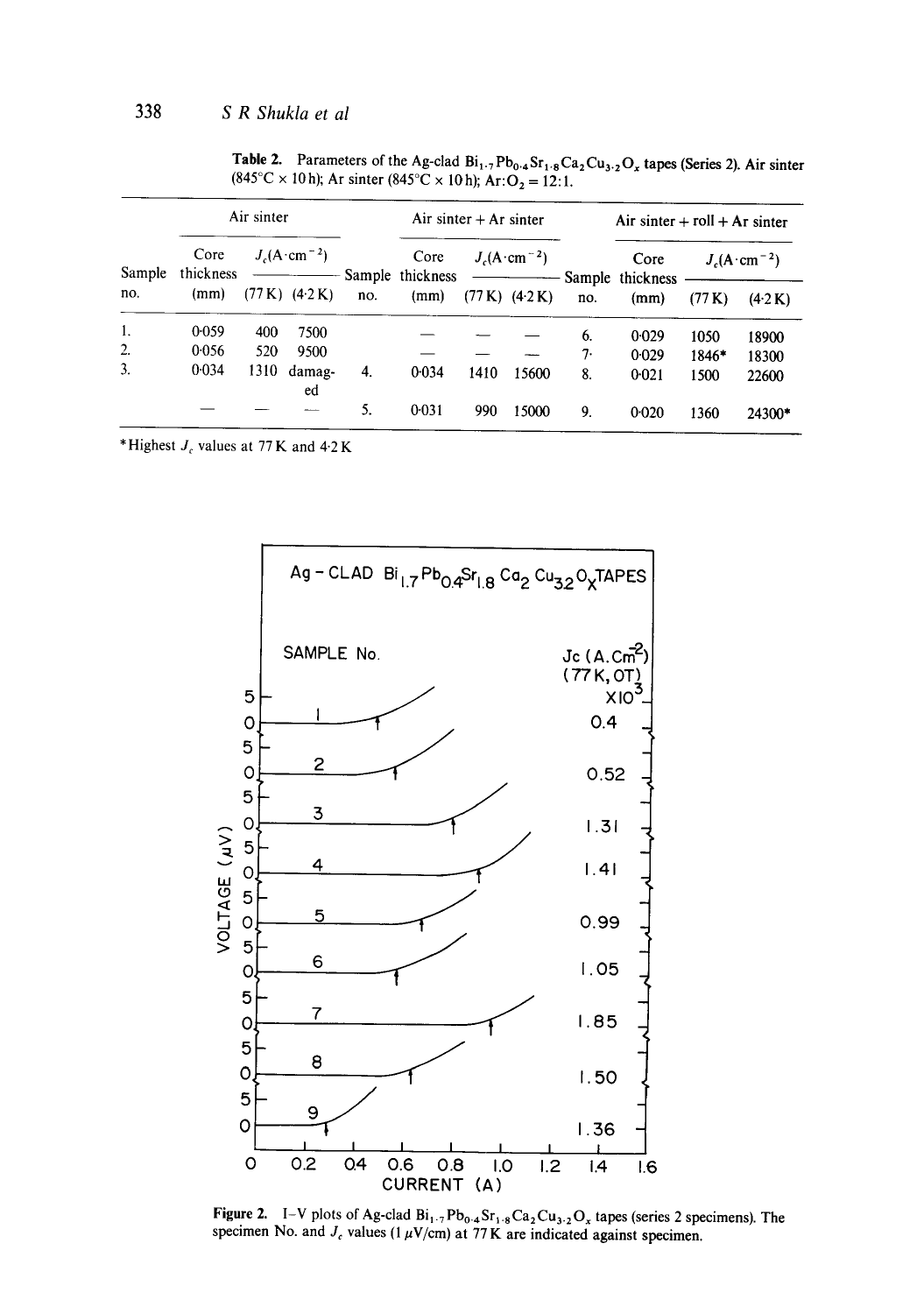

**Figure 3.** I–V plots of Ag-clad  $Bi_1$ .,  $Pb_0$ .,  $Sr_1$ .,  $Ca_2Cu_3$ .,  $O_x$  tapes (series 2 specimens). The specimen No. and the  $J_c$  values (1  $\mu$ V/cm) at 4.2 K are indicated against specimen.

at 77 K when sintered in air (845°C  $\times$  10 h). It increases to 1410 A $\cdot$ cm<sup>-2</sup> when sintered again (845°C × 10h) in Ar: O<sub>2</sub> (12:1) (sample no. 4). The same tape when rolled again to a core thickness of 0.021 mm and Ar sintered,  $J_c$  increases further to  $1500 \text{ A} \cdot \text{cm}^{-2}$  (sample no. 8).

5. Sample no. 5 with a core thickness of 0.031 mm sintered in air  $(845^{\circ}C \times 10 h)$ followed by the Ar: O<sub>2</sub> sintering (845°C  $\times$  10h) has a  $J_c$  of 990A·cm<sup>-2</sup> at 77K. This value increases to 1360 A·cm<sup>-2</sup> when rolled to a core thickness of 0.02 mm and sintered in Ar: $O_2$  (845°C × 10h), sample no. 9.

6. The  $J_c$  values at 4.2 K are 10 to 19 times the values at 77 K. The highest value of  $J_c$  at 4.2 K is 24300 A $\cdot$ cm<sup>-2</sup> for sample no. 9.

The grain structure of the core material of the sintered tapes was studied by obtaining the SEM pictures on their fructured cross sections. Figure 4 shows the grain structure of the specimen nos 1, 2, 4 and 8 with a core thickness of  $0.059$  mm, 0.056 mm, 0.034 mm and 0.021 mm respectively. It is seen from figure 4 that sample no. 1 with a core thickness of 0.059 mm and a least value of  $J_c = 400 \text{ A} \cdot \text{cm}^{-2}$  has no grain alignment. Grain alignment improves as the core size is reduced during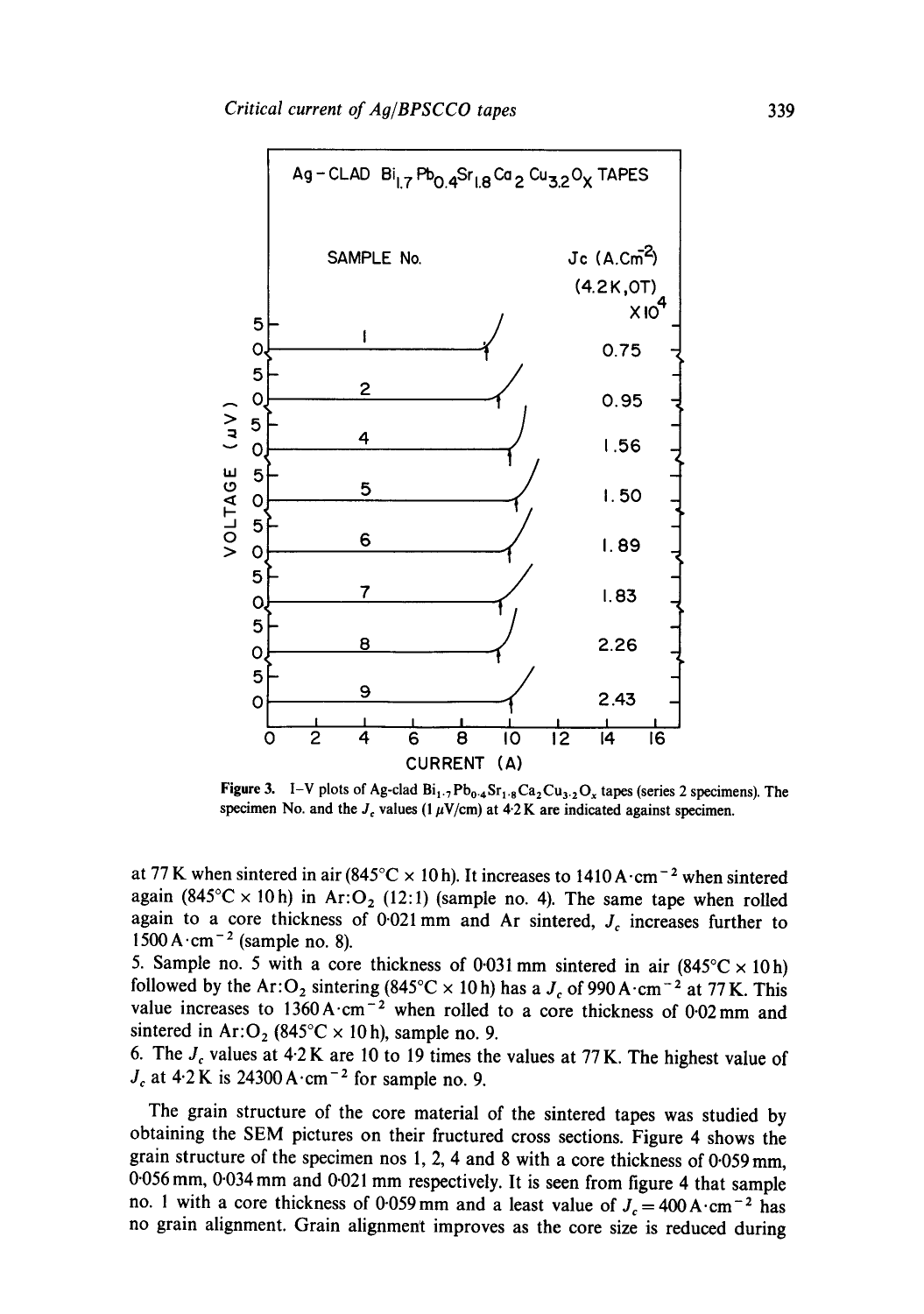

Figure 4. SEM pictures taken on the fractured cross sections of the tape specimens 1, 2, 4 and 8 with core thicknesses 0-059 mm, 0-056 mm, 0-034 mm and 0-021 mm respectively. Grain alignment is found improving with the red Figure 4. SEM pictures taken on the fractured cross sections of the tape specimens 1, 2, 4 and 8 with core thicknesses 0-059 mm, 0-056 mm, 0.034 mm and 0-021 mm respectively. Grain alignment is found improving with the reduction of the core thickness.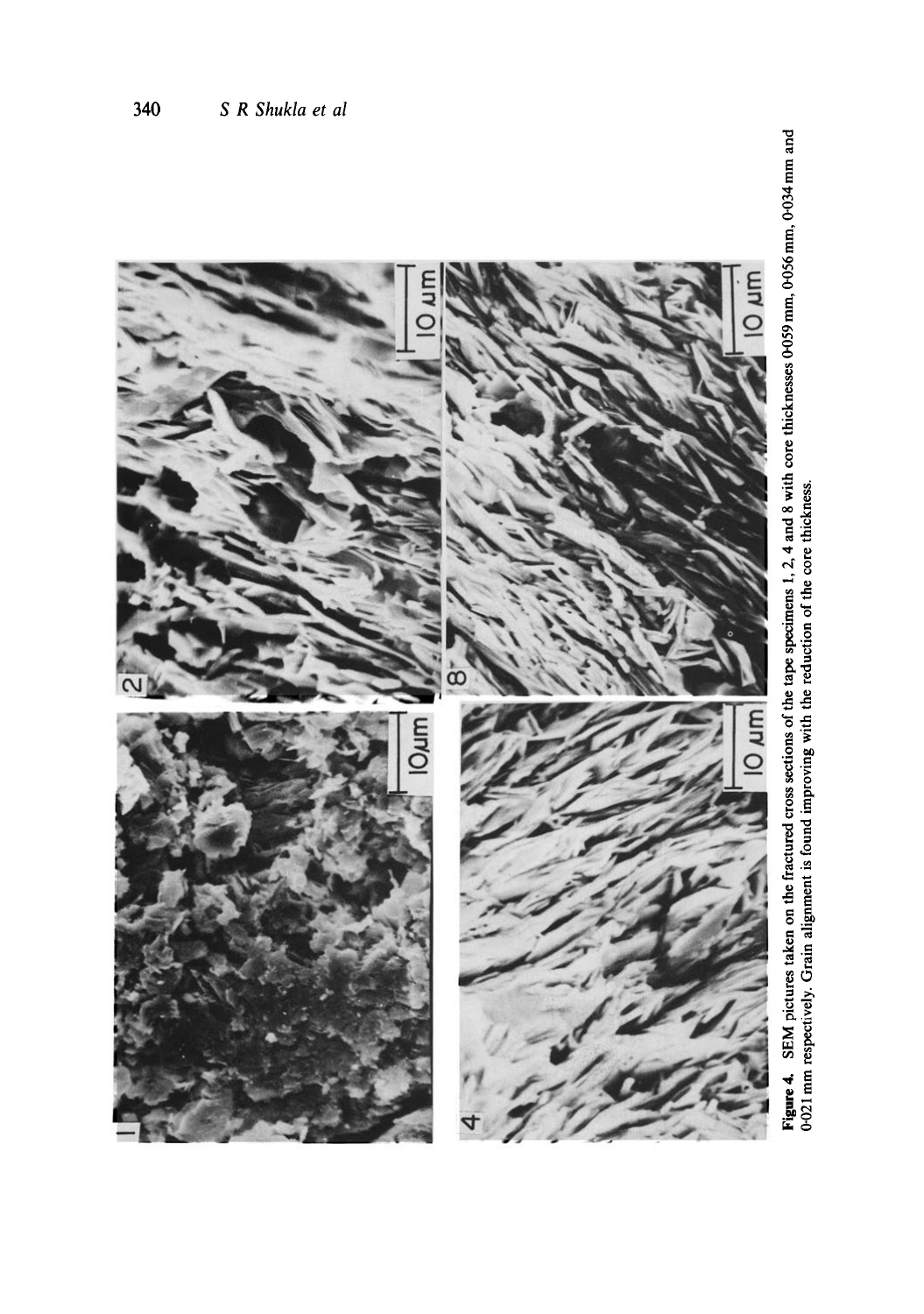

Figure 5. Grain alignment as shown by the SEM on the fractured surfaces of the tape specimens 7 and 9 with best values of  $J_c$  at 77 K and 4-2 K respectively. Specimen 9 seems to have best grain alignment.

successive rollings. Sample nos 2, 4 and 8 thus have  $J_c$  520, 1410 and 1500 A $\cdot$ cm<sup>-2</sup> respectively at 77 K. Similar trend of increasing  $J_c$  with reduced core size is observed at 4.2 K. Figure 5 shows the grain structure of sample nos 7 and 9 which are characterized by highest  $J_c$  values at 77 K and 4.2 K respectively. Both the specimens have good grain alignment. Specimen no. 9 has by far the highest degree of grain alignment and the highest  $J_c$  value at 4.2 K, that is, 2.43  $\times$  10<sup>4</sup> A cm<sup>-2</sup>.

Room temperature XRD spectra were recorded on the bulk material used for the series 2 specimens as well as on the core material of the tape specimens 7 and 9. These spectra are reproduced in figures 6 and 7 respectively. The spectra on the tape specimens were recorded by tripping of the silver sheath from one side of the tape. Since the core material thickness was too small a number of silver peaks are observed in the XRD patterns of the tapes as seen in figure 7. Two things are noteworthy, one that the starting bulk material contains about one third of the low  $T_c$  (2212) phase as determined by the ratio of the intensities of the (002) reflections of the two phases,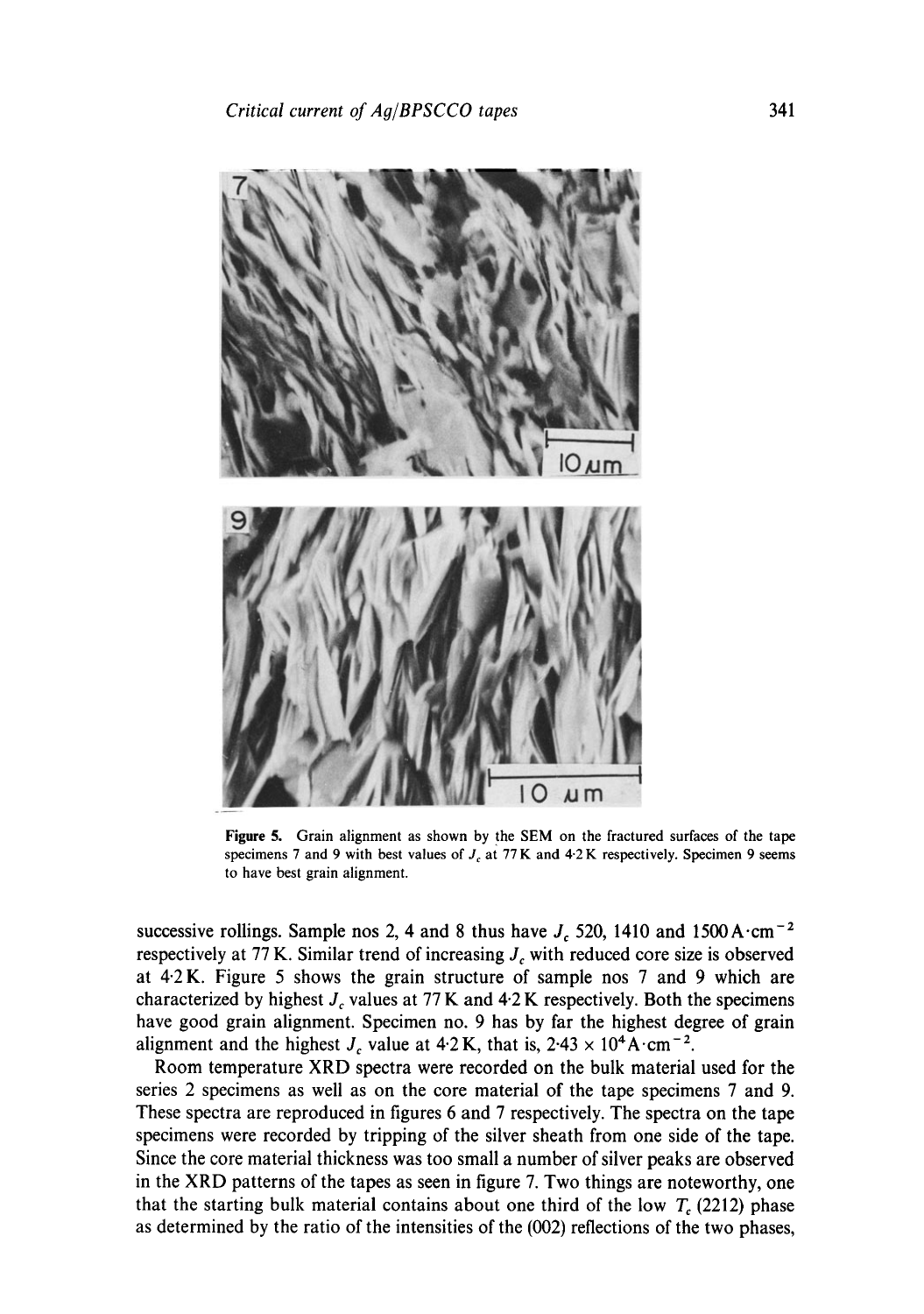

Figure 6. Room temperature XRD spectra of the bulk material used for the series 2 specimens. The intensity ratios of the (002) peaks for the high  $T_c$  and the low  $T_c$  phases give the fractions of the two phases as 3:1.



**Figure 7.** The XRD spectra of the core material of the tape specimens 7 and 9 taken after the tripping of the Ag sheath. The (001) reflections in the two specimens are sharp indicating the alignment of the c-axis. Ag peaks are shown by arrows.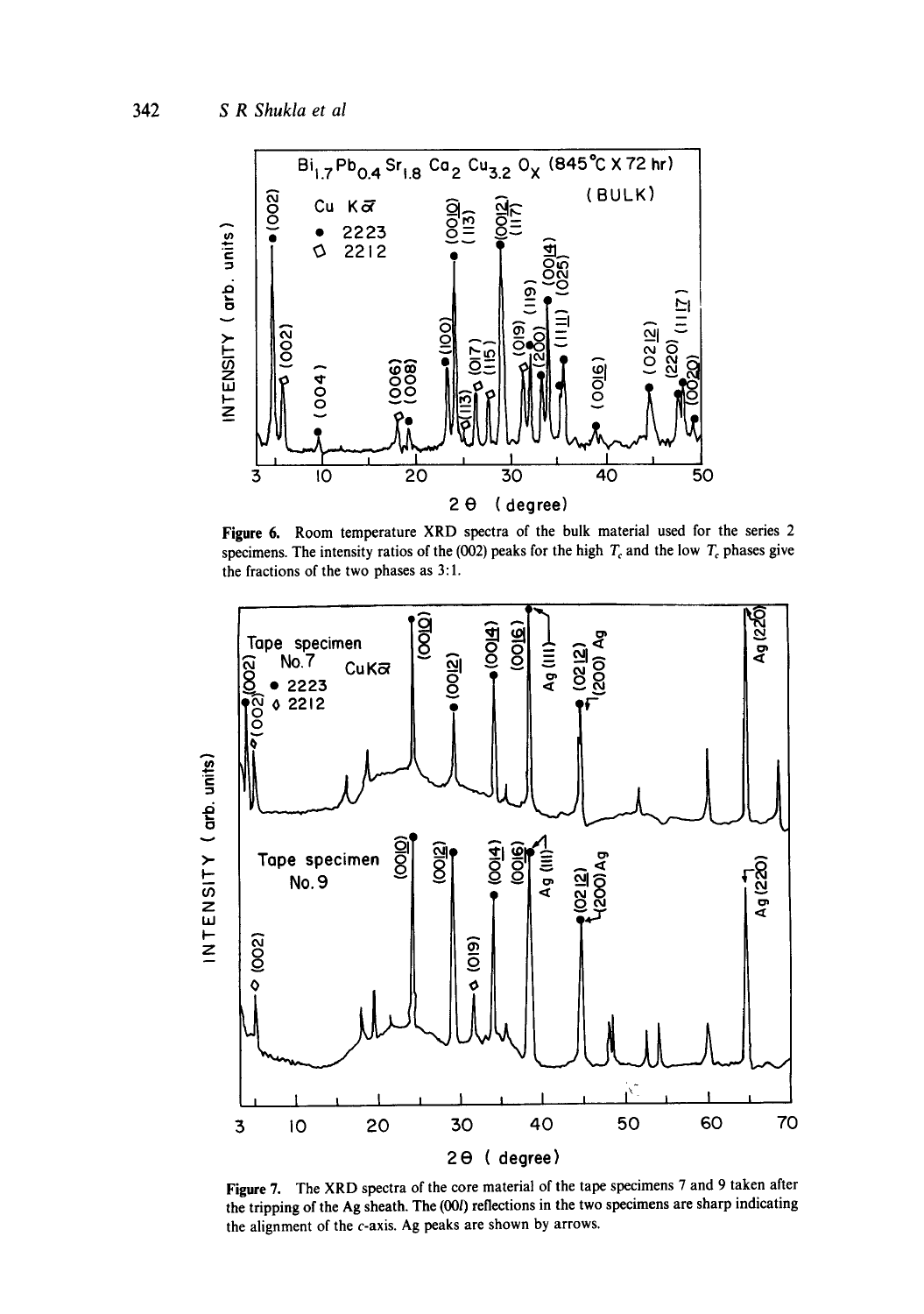as seen in figure 6. The fraction of the low  $T_c$  phase, of course, is reduced in the tape specimens as seen in figure 7. Two, that the (001) reflections of samples 7 and 9 have become very sharp. This is an indication that the grains in these specimens are aligned along the *c*-axis.

Table 2 also shows that the  $J_c$  values of the specimens 6–9 at 4.2 K do not scale strictly with the  $J_c$  values at 77 K. Two reasons are possible for such a behaviour. One could be that the material contains a small fraction of the low  $T_c$  (2212) phase which is known to carry larger critical current at 4.2 K (Kase *et a11990).* The dominant component, of course, is the high  $T_c$  (2223) phase in our tape specimens. This is evident from the XRD patterns (figure 7) and is also confirmed by the fact that we observe an improvement in  $J<sub>c</sub>$  consequent upon intermediate rolling and sintering. It has indeed been shown by Kumakura *et al* (1990) that intermediate rolling and sintering leads to an increase of  $J_c$  of the 2223 phase only and not of the 2212 phase. The second reason for the  $J_c$  values at 77 K and 4.2 K not scaling with each other could be that the  $J<sub>c</sub>$ -measurements at 77 K and 4.2 K were carried out in two separate runs using two different probes. It is possible that some of the samples got strained during handling and resoldering these specimens.  $J<sub>c</sub>$  values under such a situation may not scale at two temperatures  $(4.2 K and 77 K)$ .

These studies indicate that high  $J<sub>c</sub>$  values are indeed possible in Ag-BPSCCO tapes by choosing a good combination of processing, sintering and a proper sintering atmosphere. Final sintering of the high  $T_c$  phase material under reduced oxygen pressure appears to be a crucial parameter for obtaining high  $J_c$ . We have recently found (Rajput *et al* 1991) that the sintering atmosphere necessary for the 110 K phase formation could vary drastically (right from vaccum to oxygen) depending upon the stoichiometry of the compound and the amount of Pb-addition. These studies conclusively show that a reduced/partial oxygen pressure enhances the 110 K phase up to a small addition of Pb. For large Pb-additions sintering in oxygen becomes necessary. Our sintering parameters in the present studies have not been optimized as yet. These studies are in progress now. The indications are that the  $J_c$  values in fresh lot of tapes prepared will far exceed the present  $J_c$  values.

#### **4. Conclusions**

The modified rolling technique with small area reduction ratios has enabled us to obtain higher  $J_c$  values in the Ag-clad BPSCCO tapes. The process of repeated rolling and sintering leads to an increase in  $J_c$  through grain alignment and an increase in bulk density. Reduced oxygen pressure during final sintering leads to still high  $J_c$ values. The highest  $J_c$  values obtained in the Ag/BPSCCO tapes are 1846 A $\cdot$ cm<sup>-2</sup> at 77 K and 24300 A·cm<sup>-2</sup> at 4.2 K. Optimization of processing and sintering parameters are in progress which are expected to yield still higher  $J<sub>c</sub>$  values.

#### **Acknowledgements**

We would like to thank S U M Rao for his help in SEM studies and K C Nagpal and K D Kundra for their help in XRD studies. One of us (RGS) would like to thank Dr H Maeda of the NRIM, Japan for having invited him for a brief stay at his laboratory.